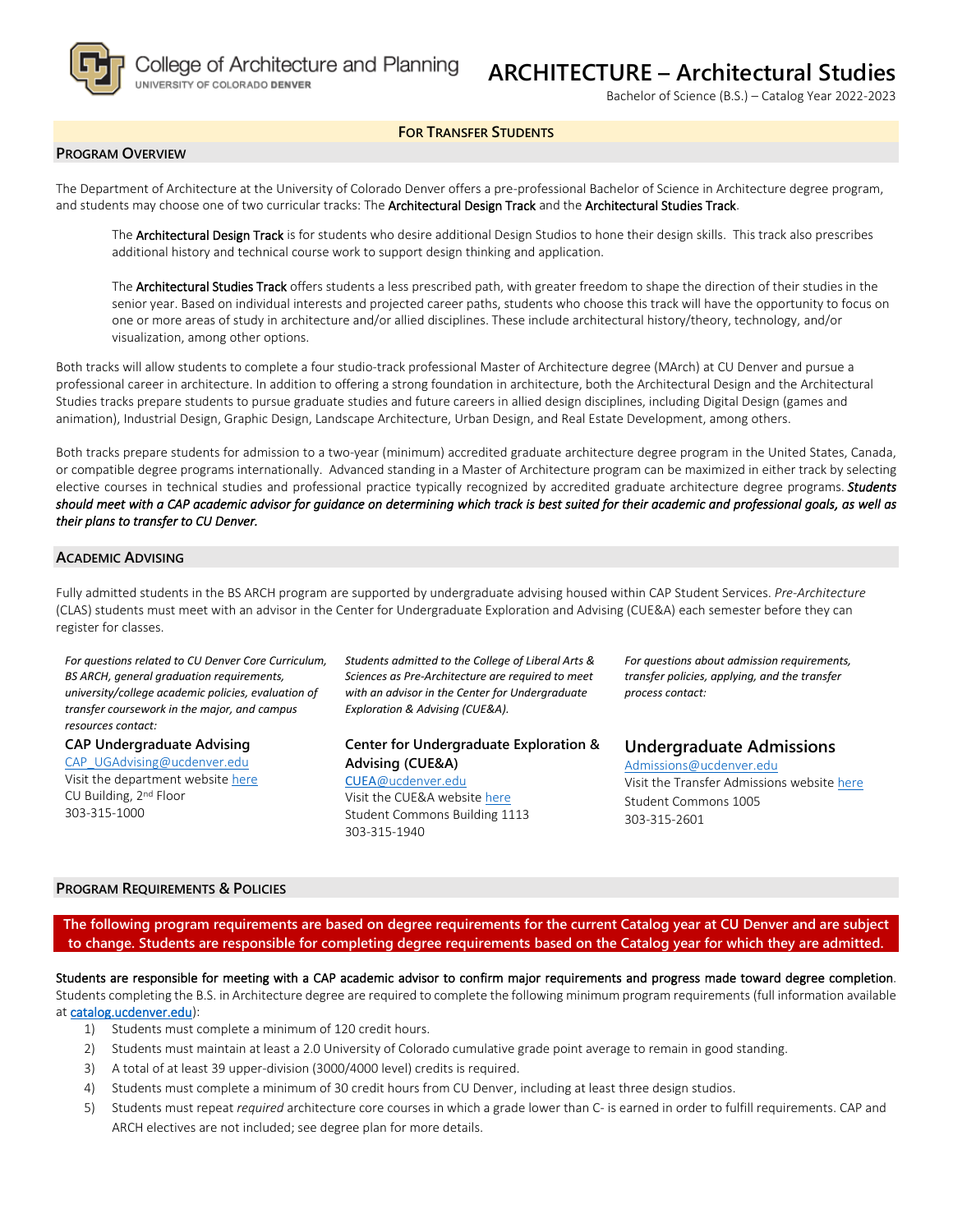

## **ARCHITECTURE – Architectural Studies**

Bachelor of Science (B.S.) – Catalog Year 2022-2023

#### **FOR TRANSFER STUDENTS**

## **COURESWORK THAT CAN BE COMPLETED AT PREVIOUS INSTITUTION**

The following is a set of courses that students can complete prior to transferring to CU Denver, and is dependent upon the students home college offerings. To determine the equivalencies of courses to be completed at non-CU Denver institutions, students can visi[t www.transferology.com](http://www.transferology.com/). It is critical students connect with a CU Denver CAP academic advisor to ensure planned courses will transfer and apply to CU Denver degree requirements. All non-CU Denver course work must be completed with a C- or better to be eligible for transfer. NOT ALL CCCS Equivalent classes are available at every CCCS campus. Please work closely with your academic advisor to discuss course availability at your specific campus.

|   | Requirements                            | <b>CCCS Equivalent</b>                         | CRS   | <b>Requirements</b>                     | <b>CCCS Equivalent</b>                | CRS |
|---|-----------------------------------------|------------------------------------------------|-------|-----------------------------------------|---------------------------------------|-----|
|   | <b>ENGL 1020</b>                        | GT-CO1 or GT-CO2                               | 3.    | MATH 1120 College Trigonometry          | MAT 1420 College Trigonometry         |     |
|   | <b>ENGL 2030</b>                        | GT-CO2 or GT-CO3                               |       | ARCH 1110 Intro to Architecture         | AEC 1100 Intro to Design Theory       |     |
|   | Mathematics (College Algebra or higher) | GT-MA1 (MAT 1340 College Algebra)              |       | ARCH 3130 Const. Prac.: Mat & Str. Sys. | AEC 1009 OR AEC 1510 Bldg Materials I |     |
|   | Science with Lab                        | GT-SC1 (PHY 1111)                              |       | ARCH 3430 Cons. Prac.: Bldg. Envelope   | AEC 2009 Bldg Materials II            |     |
|   | Arts                                    | GT-AH                                          |       | <b>ARCH Elective 1</b>                  | Consult ARCH Elective list below      |     |
|   | Humanities                              | GT-AH                                          | 3     | <b>ARCH Elective 2</b>                  | Consult ARCH Elective list below      |     |
|   | <b>Behavioral Sciences</b>              | GT-SS                                          |       | <b>ARCH Elective 3</b>                  | Consult ARCH Elective list below      |     |
| B | Social Sciences                         | GT-HI                                          |       | <b>ARCH Elective 4</b>                  | Consult ARCH Elective list below      |     |
|   | <b>International Perspectives</b>       | Additional GT-AH, HI, SS                       |       |                                         |                                       |     |
|   | Cultural Diversity                      | CCCS Courses will not fulfill this requirement | $- -$ |                                         |                                       |     |
|   | CAP Foreign Language Proficiency        | FOL 1011 and FOL 1012*                         |       |                                         |                                       |     |
|   |                                         |                                                |       |                                         |                                       |     |
|   |                                         |                                                |       |                                         |                                       |     |
|   | <b>Total Credit Hours</b>               |                                                | 30    | <b>Total Credit Hours</b>               |                                       | 24  |

\*CAP Foreign Language Proficiency Requirement This plan assumes completion of the CAP Foreign Language Proficiency requirement through non-curricular means (e.g. completion of level II high school coursework, satisfactory proficiency test, or experiential waiver). Please contact CAP Advising to learn more about your options to complete this requirement, if actual coursework is needed.

| ARCH Elective coursework: Select up to 12 credit hours from the following courses to apply as ARCH electives; only 3 credits max. may be transferred<br>from CAD coursework. |                                                                 |                                                 |  |  |  |  |  |  |
|------------------------------------------------------------------------------------------------------------------------------------------------------------------------------|-----------------------------------------------------------------|-------------------------------------------------|--|--|--|--|--|--|
|                                                                                                                                                                              |                                                                 |                                                 |  |  |  |  |  |  |
| AEC 1210, Basic Architectural Drafting (4 cr.)                                                                                                                               | AEC 2540, Elementary Site Planning (3 cr.)                      | CAD 1102, Computer-Aided Drafting II (3 cr.)    |  |  |  |  |  |  |
| AEC 1220, Architectural Drawing Theory (4 cr.)                                                                                                                               | AEC 2300, Sustainable Building Systems (3 cr.)                  | CAD 1104, CAD for Architecture (3 cr.)          |  |  |  |  |  |  |
| AEC 1231, Residential Construction Drawing (4 cr.)                                                                                                                           | AEC 2310, LEED Exam Preparation (3 cr.)                         | CAD 1110, Sketchup (3 cr.)                      |  |  |  |  |  |  |
| AEC 1250, Arch Design & Modeling (4 cr.)                                                                                                                                     | AEC 2410, Applied Statics and Strengths (3 cr.) - or-AEC 2411,  | CAD 1115, Rhino (3cr.)                          |  |  |  |  |  |  |
| AEC 1520, Construction Materials and Systems (3 cr.)                                                                                                                         | Applied Structural Analysis (3 cr.)                             | CAD 2220, Revit Architecture (3 cr.)            |  |  |  |  |  |  |
| AEC 1600, Construction Practices & Documents (2 cr.)                                                                                                                         | AEC 2550, Building Electrical/Mech. Systems (3 cr.)             | CAD 2204, AutoCAD Architecture (3 cr.)          |  |  |  |  |  |  |
| AEC 1232, Commercial Construction Drawing (4 cr.)                                                                                                                            | AEC 2230, Architectural Design & Development (4 cr.)            | CAD 2221, Advanced Revit Architecture (3 cr.)   |  |  |  |  |  |  |
| AEC 1110, History of Architecture (3 cr.)                                                                                                                                    | AEC 2640, Contracts & Legal Environment (3 cr.)                 | IND 1100, Interior Design Fundamentals (4 cr.)  |  |  |  |  |  |  |
| AEC 2010, Building Env Systems II (3 cr.)                                                                                                                                    | AEC 2700, International Building Codes (3 cr.)                  | IND 1102, History of Interior Design (3 cr.)    |  |  |  |  |  |  |
| AEC 2520, Building Env Systems I (3 cr.)                                                                                                                                     | AEC 2930, Professional Workplace Skills & Presentations (3 cr.) | IND 2204, Estimating Interior Materials (3 cr.) |  |  |  |  |  |  |
|                                                                                                                                                                              |                                                                 | IND 2300. Interior Construction (3 cr.)         |  |  |  |  |  |  |